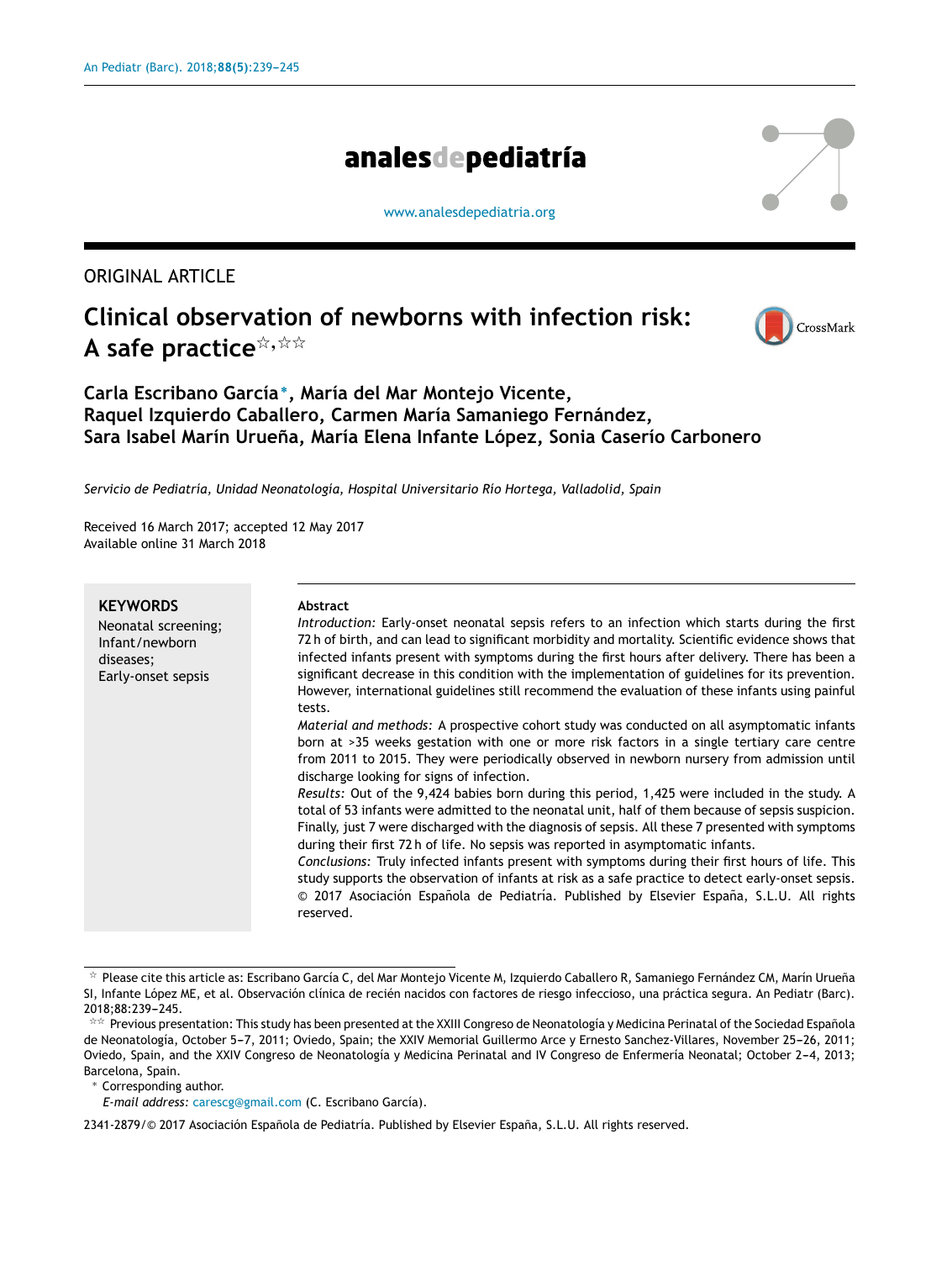**PALABRAS CLAVE** Screening neonatal; Sepsis neonatal precoz; Infección neonatal

#### **Observación clínica de recién nacidos con factores de riesgo infeccioso, una práctica segura**

#### **Resumen**

*Introducción:* La sepsis vertical precoz es una causa importante de morbimortalidad neonatal. La evidencia científica apunta a que la mayoría de los recién nacidos infectados presentan síntomas en las primeras horas de vida. Tras la aplicación de las medidas para la prevención de sepsis vertical y el descenso en su incidencia, se han propuesto cambios en el manejo de estos niños. No obstante, la realización de exploraciones complementarias dolorosas aún sigue siendo una práctica muy extendida.

*Material y métodos:* Estudio prospectivo realizado entre 2011 y 2015. Se incluyó a todos los recién nacidos con edad gestacional ≥ 35 semanas, asintomáticos al nacimiento que presentaban uno o más factores de riesgo infeccioso. Durante su estancia en maternidad se realiza observación clínica periódica para la detección de síntomas compatibles con infección.

*Resultados:* De los 9.424 recién nacidos en este periodo, 1.425 cumplían los criterios de inclusión del estudio; 53 pacientes precisaron ingreso, la mitad de ellos por sospecha de infección, confirmándose finalmente solo en 7 este diagnóstico. Todos los pacientes presentaron clínica en las primeras 72 h de vida.

Conclusiones: Los niños con factores de riesgo infeccioso que desarrollan una infección presentan clínica de forma precoz en las primeras horas tras el nacimiento. Este trabajo apoya la observación clínica estrecha como medida suficiente y segura para la detección de la sepsis neonatal precoz.

© 2017 Asociación Española de Pediatría. Publicado por Elsevier España, S.L.U. Todos los derechos reservados.

## **Introduction**

Based on the criteria adopted by the Grupo de Hospitales Castrillo (Castrillo Hospital Group [GHC]), systemic inflammatory response syndrome (SIRS) is defined as the presence of clinical manifestations (toxic appearance and/or 2 or more symptoms or signs of infection) and positive laboratory tests, and neonatal sepsis as presence of SIRS with evidence of infection, that is, isolation of a pathogen from blood culture. Similarly, based on the criteria of this working group, we define vertically transmitted neonatal sepsis as infection within 72 h of life where nosocomial infec-tion has been ruled out.<sup>[1,2](#page-6-0)</sup> This is a significant cause of neonatal morbidity and mortality. $3-5$  Historically, the most frequent aetiological agent has been group B streptococcus (GBS) or *Streptococcus agalactiae* (30-50%), followed by *Escherichia coli* (*E. coli*) (26%).<sup>[6,7](#page-6-0)</sup> However, based on the 2015 data presented at the meeting of the GHC in 2016 whose publication is still pending, *E. coli* (35.7%) has overtaken GBS (31.4%) as the main causative agent of vertically transmitted early-onset sepsis. Other pathogens, such as *Staphylococcus aureus*, *Enterococcus faecalis* and *Listeria monocytogenes*, are involved less frequently.<sup>[2,5](#page-6-0)</sup>

In the 1970s, the incidence of early-onset neonatal sepsis associated with GBS in the absence of preventive interventions was as high as 3 cases per 1,000 births. Following the publication of the recommendations for the prevention of perinatal group B streptococcal disease by the Centers of Disease Control and Prevention (CDC) in 1996 and their 2002 and 2010 updates and the introduction of intrapartum antibiotic prophylaxis in cases with risk factors, we have witnessed

a decrease in the incidence of sepsis of any aetiology, and especially of sepsis caused by GBS. $1,8$  However, GBS is still a frequent cause of sepsis in term and late preterm newborns.

At present, the incidence of vertically transmitted early-onset sepsis in countries that implement preventive measures is of around  $0.9-1$  per 1,000 live births, with an incidence of confirmed vertically-transmitted sepsis (with positive cultures) of  $0.76-0.9$  per 1000 live births.<sup>[9,10](#page-6-0)</sup> In Spain, based on data of the GHC, there has been a marked decrease from 1.25 per 1,000 live births in 1996 to approximately 0.7 per 1,000 live births in 2005, with a spike of 0.96 per 1,000 births in 2015 (unpublished data).<sup>[11](#page-6-0)</sup>

Thanks to the introduction of preventive measures, mortality has dropped from 50% in the 1970s to 4-5% of affected full-term newborns at present.<sup>[12](#page-6-0)</sup> This illness is associated with significant morbidity, and patients may develop neuro-logic sequelae or sensory impairment.<sup>[13,14](#page-6-0)</sup>

The causative microorganisms are commensal bacteria of the gastrointestinal tract, which is the main reservoir and from which bacteria can spread to the vaginal cavity. Maternal colonisation is the main risk factor for the development of vertically transmitted sepsis. The presence of bacteria in the urine at any point during gestation is associated with an increased risk of neonatal sepsis, as it is indicative of significant maternal colonisation. It is estimated that overall, between 10% and 30% of women carry GBS during pregnancy; the prevalence of colonisation by other bacteria is unknown since screening for other pathogens is not performed routinely.<sup>7</sup> [I](#page-6-0)n Spain, the documented rate of colonisation ranges between 10% and 18%.<sup>6</sup> [T](#page-6-0)he mechanism of vertical transmission involves infection of the newborn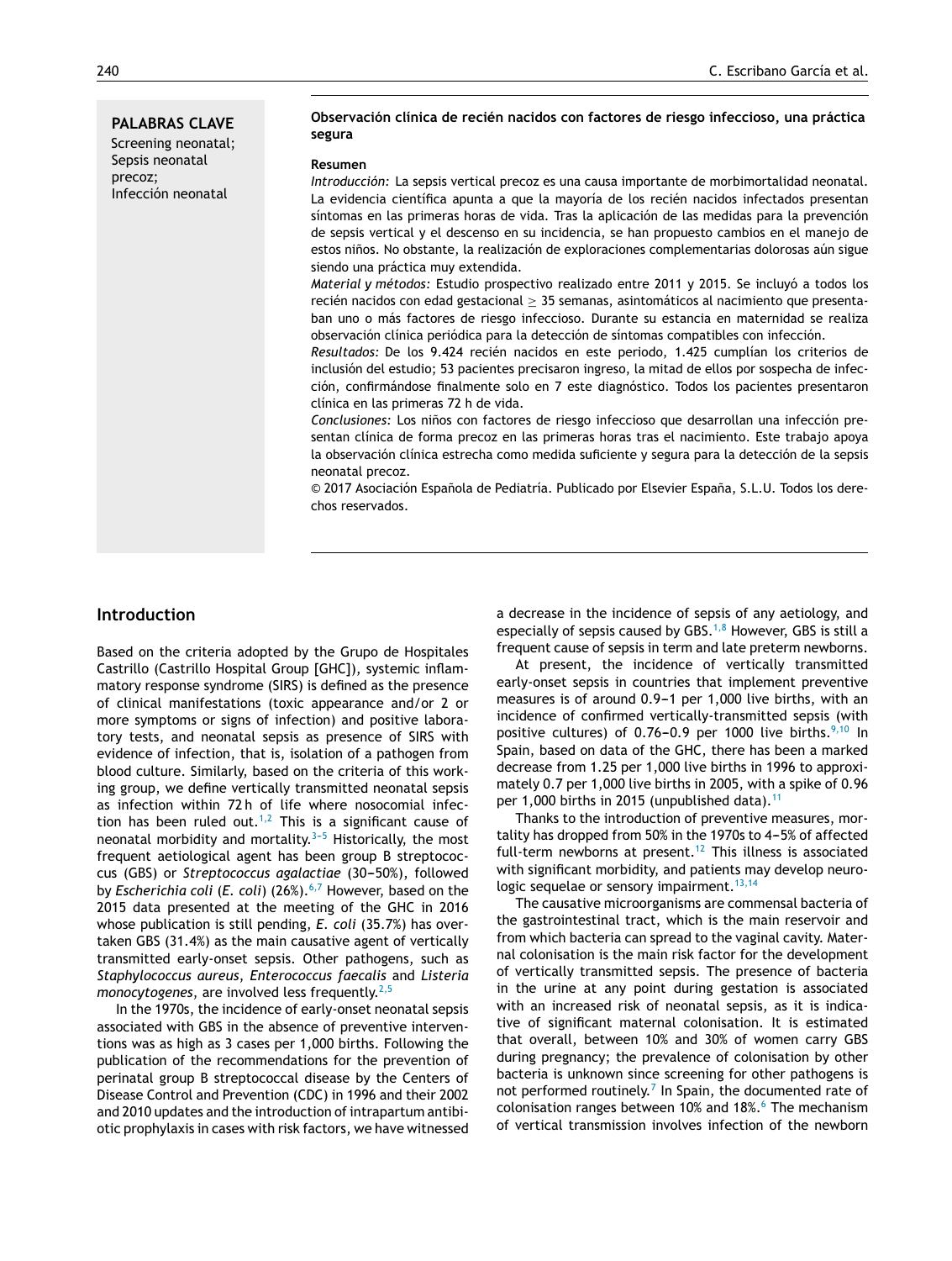by pathogens from the genitourinary tract of the colonised mother. It may occur through spread of the pathogen to and through the ruptured membranes during labour, invasion of the intact membranes, or exposure during the passage of the child through the birth canal.<sup>[15](#page-6-0)</sup>

There are other risk factors besides maternal colonisation, such as preterm birth (gestational age [GA] <37 weeks), prolonged rupture of membranes (<18h), and maternal fever (temperature >38 ◦C), possibly secondary to chorioamnionitis.[16](#page-6-0)

Although they may be subtle and nonspecific, the clinical signs of infection appear in the first 24 h of life in 90% of affected newborns, so close observation during this period is of the essence. $9$ 

Due to the associated risks, numerous committees and renowned institutions have traditionally recommended performance of painful diagnostic procedures (collection of blood sample for white blood cell count with differential and measurement of acute phase reactants) in newborns with risk factors for infection.<sup>[17](#page-6-0)</sup> The laboratory tests performed in at-risk patients have a low sensitivity and specificity, and attempts to establish clinical prediction rules for the early identification of newborns at high risk of sepsis have been unsuccessful, circumstances that may lead to unnecessary hospital admission for initiation of antibiotherapy. This requires the separation of the mother-child dyad, hindering the establishment of breastfeeding, and involves performance of painful diagnostic tests and initiation of treatments that may cause adverse events. Performance of isolated diagnostic tests is not recommended, since, for instance, the positive predictive value of the white blood cell count is as low as 37%, and the sensitivity of the immature to mature neutrophil ratio is 46%. The positive predictive value of sepsis screening panels in neonates is of less than 30%; however, the negative predictive accuracy in the first 12 h of birth has been high (>99%) in small clinical studies.<sup>[17,18](#page-6-0)</sup>

After the implementation of preventive measures against vertically transmission sepsis and the subsequent decrease in its incidence, changes to its management have been proposed. Notwithstanding the recommendations of some scientific societies, the evidence shows that most newborns that develop sepsis do so within 48 h of birth. The observation approach is not associated with increases in the delay of treatment, morbidity or mortality compared to performance of diagnostic tests. Thus, close observation may suffice to identify the newborns that develop early-onset sepsis. This approach would also prevent the separation of mother and child, changes to the intestinal microbiota and the activation of the immune system associated with antibiotic treatment, should the latter not be necessary.

The measures used to prevent early-onset sepsis have not been effective in preventing late-onset neonatal sepsis, whose incidence remains stable at around 0.3-0.4 per 1000 live births. The underlying mechanism of infection in these cases remains unclear.  $19,20$ 

In light of all of the above, we decided to implement a clinical observation protocol in newborns at risk of infection to avoid separating mother and child and reduce performance of painful procedures and unnecessary antibiotic treatment.

### **Patients and methods**

We conducted a prospective study between March 2011 and May 2015 in the maternity ward of a tertiary level university hospital that manages an average of 2,200 deliveries a year.

The maternity ward has 25 single and 3 double patient rooms.

We included all newborns delivered at or after 35 weeks' gestation at risk of infection who were asymptomatic at birth. During the stay in the maternity ward, a standardised form was used to collect data on the risk factors for infection and the demographic characteristics of the newborns, the clinical assessment of the paediatrician (at 2 h, at 6-18 h and thereon daily until discharge), need for admission, performance of diagnostic tests, and age at discharge (in hours). We considered the following risk factors for infection: birth before 37 weeks' gestation, unknown maternal GBS status, GBS+ mother and no antibiotic prophylaxis or incomplete prophylaxis (defined as 1 dose of antibiotic less than 4 h before birth), rupture of membranes lasting 18 h or longer, and maternal fever of more than 38 ◦C [\(Appendix](#page-5-0) A).

We used the following definitions:

- Confirmed or highly probable vertically transmitted sepsis: case with compatible symptoms and laboratory findings with onset within 72 h from birth where nosocomial infection has been ruled out and with positive blood or neonatal surface culture.
- Clinical vertically transmitted sepsis: sepsis with onset within 3 days from birth and with presence of SIRS in the newborn, with negative blood culture results but other data suggestive of an infectious aetiology (risk factors for vertical transmission and/or isolation of pathogenic microbes from the maternal birth canal or neonatal sur-face exudates in the early hours of life).<sup>[1](#page-6-0)</sup>

We also reviewed the data for newborns delivered at or after 35 weeks' gestation admitted to the neonatal unit during the study period with a discharge diagnosis of confirmed vertically transmitted early-onset neonatal sepsis, assessing the presence of risk factors for infection.

The data was analysed with the software SPSS version 22.0 for Mac. We verified the normal distribution of quantitative variables by means of the Kolmogorov-Smirnov test. We have expressed normally distributed variables as  $mean \pm$  standard deviation (SD) and qualitative variables as the absolute frequencies and percentages for each category. We analysed the association between qualitative variables by means of the chi square test.

## **Results**

A total of 9,424 children were born in the period under study, of who 9,137 (96%) were 35 weeks or more of GA. Our study included 1425 newborns (15.6%) that were asymptomatic at birth and met the inclusion criterion of having one or more risk factors. [Table](#page-3-0) 1 summarises the demographic characteristics of the sample. [Fig.](#page-3-0) 1 presents a flowchart of the distribution of the children born in the period under study.

The most frequent risk factor that led to inclusion in the study was prolonged rupture of membranes lasting 18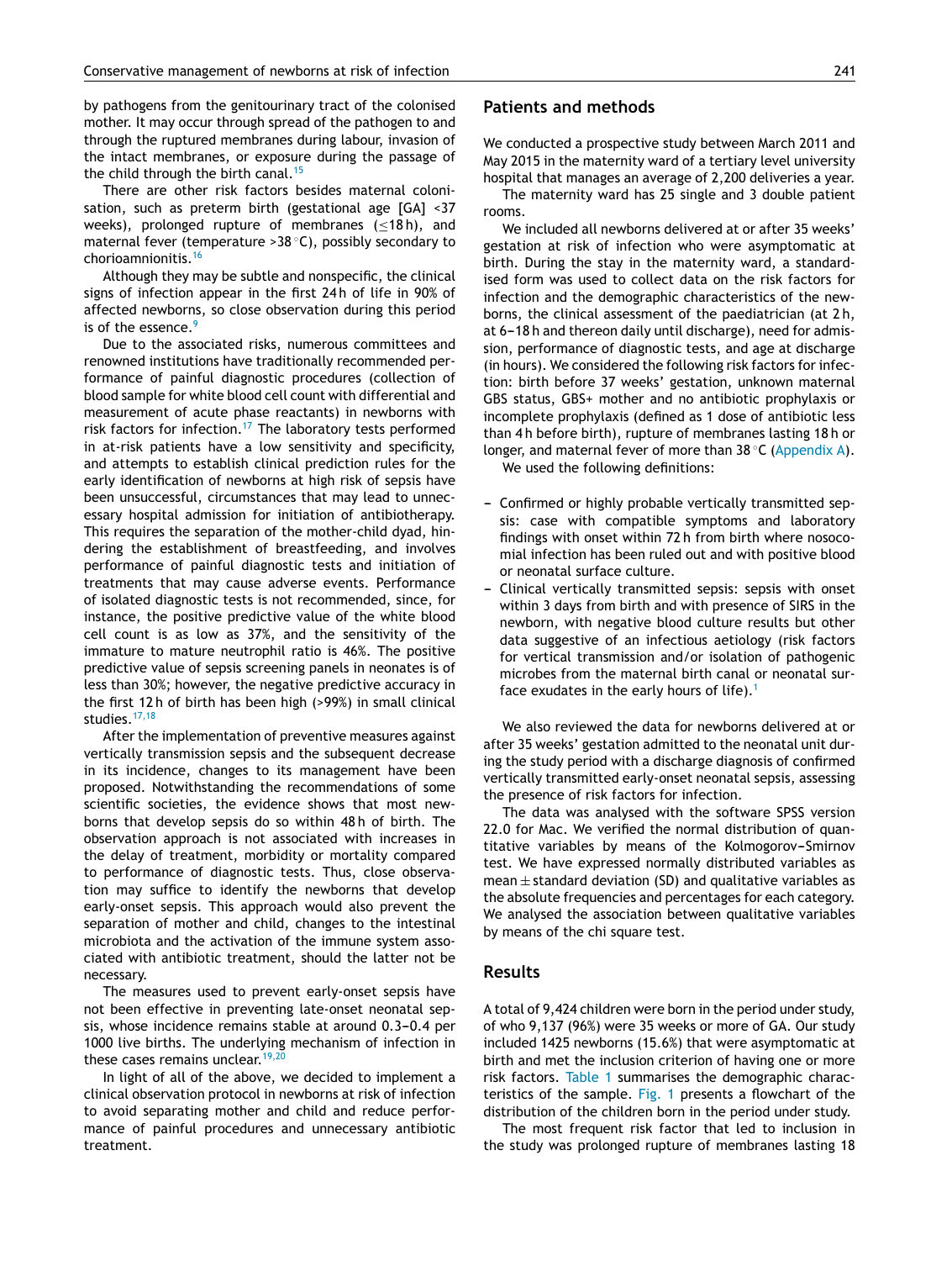<span id="page-3-0"></span>

| Table 1<br>Sample characteristics.        |                  |
|-------------------------------------------|------------------|
| Demographic data<br>for the sample        |                  |
| Total observed<br>newborns                | 1425 (14.71%)    |
| Mean GA in weeks<br>(SD)                  | 38.86 (1.52)     |
| Mean birth weight<br>(SD)                 | 3206.05 (455.25) |
| Mean age at<br>discharge in hours<br>(SD) | 72.65 (35.62)    |
| Sex, % male                               | 53               |



**Figure 1** Distribution of the newborns in the study.

or more hours (63%, *n* = 899), followed by positive GBS test in the mother without intrapartum antibiotic prophylaxis or with incomplete prophylaxis (22.9%, *n* = 327), maternal fever of 38 ◦C or higher during delivery (11.3%, *n* = 161), and lastly preterm birth with mother of unknown GBS status (7%, *n* = 100). Of all the newborns included in the study, 61 (4.3%) had 2 or more risk factors.

A total of 958 mothers (67.2%) received intrapartum antibiotic prophylaxis. Different antibiotic regimens were used, the most frequent being intravenous penicillin or ampicillin (88.83%, *n* = 851).

During the period under study, 1372 of the included newborns (96.2%) were discharged home from the maternity ward after a mean stay of 72.65 h. Four were discharged early, less than 48h after birth, and were evaluated at the hospital within 24 h from discharge, at which time they

all remained asymptomatic. The other 53 newborns (3.8%) developed symptoms during the observation period, so they were admitted to hospital with performance of diagnostic tests. In 26 (1.82%) of admitted newborns, the reason for admission was not suspected infection but a different problem, such as jaundice or hypoglycaemia. The remaining 27 (1.89%) were admitted with symptoms suggestive of infection; after performance of the appropriate diagnostic tests, infection was ruled out in 20 (1.4%) and sepsis diagnosed in only 7 (0.49%), corresponding to 6 cases of clinical sepsis without culture confirmation and 1 case of meningitis due to GBS [\(Table](#page-4-0) 2).

Out of the 61 newborns with 2 or more risk factors for infection, 10 (9.8%) were admitted to hospital, 6 of them (0.42%) for suspected infection. Thus, 13.39% of newborns with 2 or more risk factors were admitted compared to 3.15% of newborns with only 1 risk factor, a difference that was statistically significant (*P* < .05).

During the study period, 1168 newborns were admitted to the neonatal unit, of who 7 (0.59%) received a diagnosis of confirmed early-onset sepsis, corresponding to an incidence of proven sepsis of 0.7 per 1000 live births. Within this subgroup, the isolated pathogen was GBS in 3 cases (0.25%), corresponding to an incidence of 0.32 per 1000 live births. Of all admitted patients with confirmed sepsis, 6 had no risk factors for infection. [Table](#page-4-0) 3 shows the characteristics of the patients admitted for suspected infection that received a diagnosis of clinical or confirmed sepsis.

#### **Discussion**

Universal antenatal GBS screening in pregnant women and intrapartum antibiotic prophylaxis in deliveries with an identified risk of vertical transmission of infection to the newborn have led to a drastic reduction in the incidence of neonatal sepsis in Spain. Thus, it is reasonable to consider changing the approach to the management of at-risk newborns.<sup>[21](#page-6-0)</sup> According to the management guidelines published by the CDC and the American Academy of Paediatrics in 2011, most newborns, although not all, could be managed with clinical observation alone.  $8,17$ 

Several studies have demonstrated the ineffectiveness of diagnostic tests in comparison to the very strong negative predictive value of remaining asymptomatic despite the presence of risk factors for infection.<sup>[22](#page-6-0)</sup> We also ought to highlight that while most newborns that develop earlyonset sepsis have risk factors for infection, up to one fourth of them do not have any. $7$  In our study, we considered the risk factors for infection already published in the guidelines of the CDC and other internationally renowned institutions, such as NICE, which we already specified in previous sections of this article.

We only recruited patients born at a GA of 35 or more weeks, as has been done in previous studies, since these children are at lower risk of developing severe sepsis. We identified risk of sepsis in 15.6% of the included newborns due to the presence of one or more risk factors, a percentage that was very similar to those reported by other authors. $21$  As has been noted previously in the published literature, the presence of 2 or more risk factors for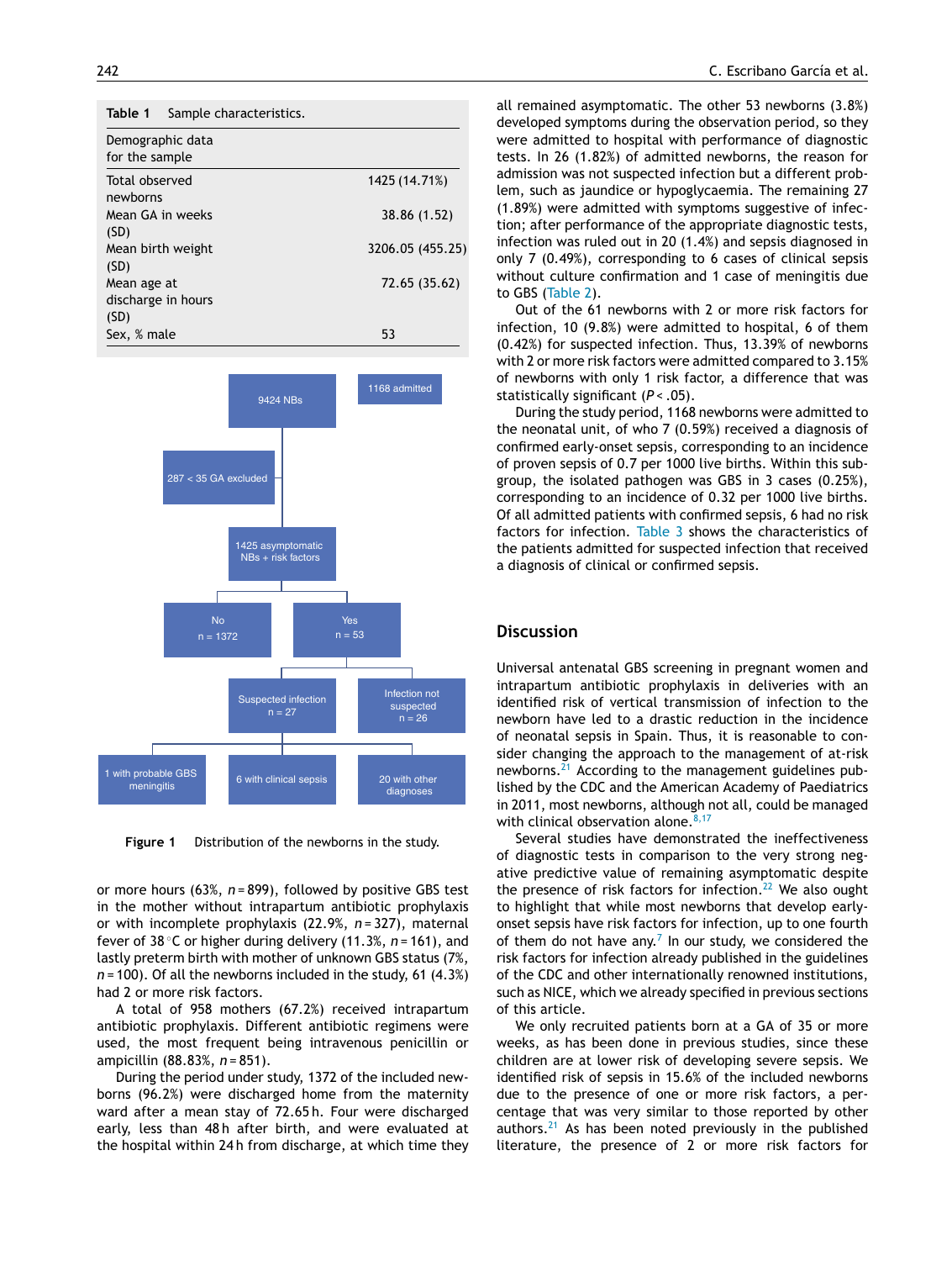|   |   |           | Patient Sex GA (weeks) Intrapartum antibiotics RFI |                      | Age of onset (h) Microbiology |       | <b>Diagnosis</b>                    |
|---|---|-----------|----------------------------------------------------|----------------------|-------------------------------|-------|-------------------------------------|
|   |   | $39^{+6}$ | Yes                                                | <b>PROM</b>          | 72                            | $(-)$ | Clin. sepsis                        |
|   | M | $40^{+2}$ | Yes                                                | Fever                | 60                            |       | E. coli + swab Prob. E. Coli sepsis |
|   |   | $39+5$    | Yes                                                | Fever                | 19                            | $(-)$ | Clin. sepsis                        |
| 4 | м | $38+2$    | Yes                                                | <b>PROM</b>          | 24                            | $(-)$ | Clin. sepsis                        |
| 5 | м | $38+1$    | No                                                 | Fever                | 20                            | $(-)$ | Clin. sepsis                        |
| 6 |   | $39+1$    | No                                                 | $GBS+$               |                               | $(-)$ | Clin. sepsis                        |
|   |   | $35+3$    | Yes                                                | GBS+, PROM, Fever 12 |                               | $(-)$ | Prob. GBS meningitis                |

<span id="page-4-0"></span>

|  |  | Table 2 Characteristics of the patients admitted to hospital that had a discharge diagnosis of sepsis. |  |
|--|--|--------------------------------------------------------------------------------------------------------|--|
|  |  |                                                                                                        |  |

F, female; GA, gestational age; GBS, group B streptococcus; M, male; PROM, prolonged rupture of membranes; RFI, risk factors for infection.

**Table 3** Characteristics of patients with a sepsis diagnosis that did not meet the inclusion criteria.

|                                                                                                       |    |           | Patient Sex GA (weeks) Intrapartum antibiotics RFI |         | Hours since onset Microbiology |                                                    | <b>Diagnosis</b>           |  |
|-------------------------------------------------------------------------------------------------------|----|-----------|----------------------------------------------------|---------|--------------------------------|----------------------------------------------------|----------------------------|--|
| $\mathbf{1}$                                                                                          | M  | 39        | No                                                 | No      | 20                             | $(-)$                                              | Clin. sepsis               |  |
| $\overline{2}$                                                                                        | M  | $41^{+6}$ | No                                                 | No      | 26                             | $E.$ coli + swab                                   | Prob. E. Coli sepsis       |  |
| 3                                                                                                     | M  | $39+2$    | Yes                                                | Fever 0 |                                | $GBS + swab$                                       | Prob. GBS sepsis           |  |
| 4                                                                                                     | M  | $40^{+5}$ | No                                                 | No.     | 0                              | $GBS + swab$                                       | Prob. GBS sepsis           |  |
| 5                                                                                                     | M  | $40^{+2}$ | No                                                 | No      | 24                             | <b>Enterococcus</b><br>faecalis + blood<br>culture | Sepsis due to Enterococcus |  |
| 6                                                                                                     | F. | 41        | <b>No</b>                                          | No      | 48                             | S. viridans + blood<br>culture                     | Sepsis due to S. viridans  |  |
| 7                                                                                                     | M  | 39        | No                                                 | No      | 8                              | $(-)$                                              | Clin. sepsis               |  |
| F, female; GA, gestational age; GBS, group B streptococcus; M, male; RFI, risk factors for infection. |    |           |                                                    |         |                                |                                                    |                            |  |

infection is associated with an increased risk of developing sepsis, which was confirmed in our study.<sup>[9](#page-6-0)</sup>

However, of all the newborns admitted to hospital with a diagnosis of sepsis, 42% had no risk factor for infection, exceeding the proportion of 25% reported in the literature.<sup>[7](#page-6-0)</sup>

We found an incidence of confirmed vertically transmitted sepsis of 0.7 per 1,000 live births, which was consistent with the figures reported for Spain overall.<sup>[9,21](#page-6-0)</sup> Similarly, the incidence of sepsis due to GBS of 0.32 per 1000 births that we found in our study was consistent with the data published in the CDC guidelines (0.34–0.37‰) and previous data of the CHG  $(0.31\%_{o})$ . [6,12](#page-6-0)

Of the 14 newborns admitted for suspected sepsis, 12 (85.7%) developed symptoms in the first 48 h of life, and the other 2 (14.28%) before 72 h from birth, which is consistent with the percentages published in previous works.<sup>[9](#page-6-0)</sup>

Given all that has been discussed this far, it stands to reason that we need to find a balance weighing the risk of failing to diagnose a potentially severe disease as is early-onset sepsis against the performance of diagnostic tests, hospital admission and administration of intravenous antibiotherapy to healthy newborns that just happen to have risk factors and that remain asymptomatic at all times. $^{21}$  $^{21}$  $^{21}$  The presence of risk factors is simply that, an increased risk, which does not necessarily mean sepsis will develop. No risk factor has proven reliable enough for distinguishing those newborns that go on to develop sepsis.<sup>[10](#page-6-0)</sup>

A study that collected data on newborns delivered at or after 35 weeks' gestation found that performance of diagnostic tests in asymptomatic newborns provided information of little use in their management, and the authors remarked that better methods to detect newborns actually at risk of infection need to be developed. $21$ 

There is also evidence of long-term side effects of the use of antibiotics. A study conducted in Sweden showed that antibiotic exposure in the first week of life is associated with an increased risk of recurrent wheezing in the past 12 months through age 4.5 years. Exposure to antibiotics also alters the intestinal microbiota. $23-25$ 

The literature shows that the positive and negative predictive values of isolated laboratory tests for the detection of vertically transmitted sepsis are low. Furthermore, clinical manifestations have a high sensitivity but a poor positive predictive value. Nevertheless, newborns with sepsis usually develop symptoms within 48 h of birth, albeit nonspecific ones, even in cases where intrapartum antibiotic prophylaxis has been performed.<sup>[9](#page-6-0)</sup>

There is unanimous agreement that newborns presenting with symptoms compatible with sepsis should receive empirical antibiotherapy regardless of the presence or absence of risk factors. What remains to be clarified is the approach that should be taken in asymptomatic newborns with risk factors for infection. Recommendations for the management of newborns at risk of infection were published in Switzerland in 2013, in line with the guidelines of the American Academy of Pediatrics, calling for close observation of at-risk newborns during the first 48 h life based on evidence that 90% of newborns with early-onset sepsis develop symptoms within this window.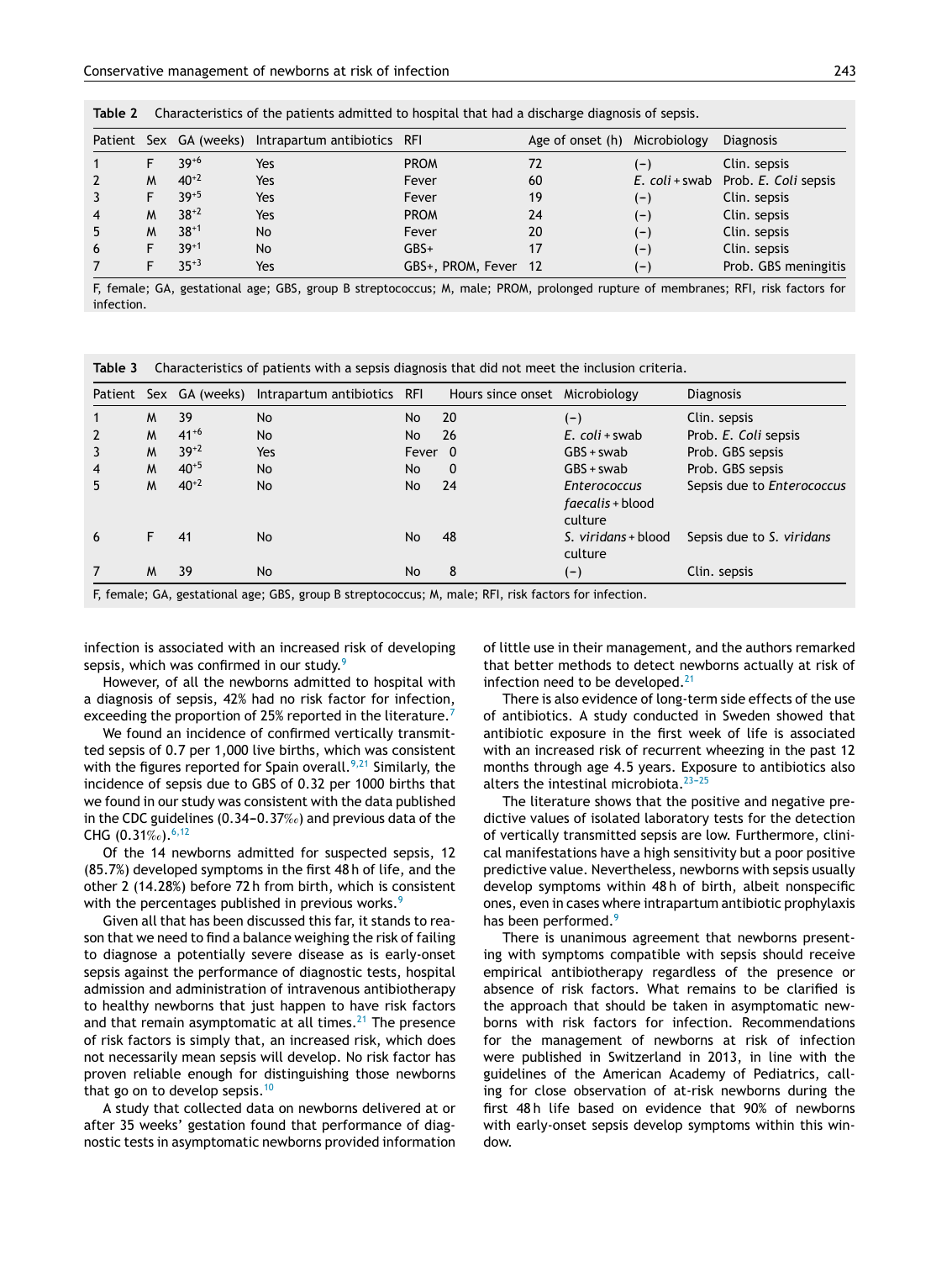<span id="page-5-0"></span>Based on the results of our study and the existing literature, clinical observation seems to be a sufficient and safe method for the detection of early-onset neonatal sepsis, avoiding the separation of mother and child and the performance of diagnostic tests and reducing antibiotic use. Performance of further research would be desirable to allow working groups of scientific societies to review current protocols in order to validate and routinely implement these practices.

## **Conflict of interest**

The authors have no conflicts of interest to declare.

**Appendix A. Formed used to collect data on newborns with one or more risk factors for infection**

## ESTUDIO RIESGO INFECCIOSO

**INFECTION RISK ASSESSMENT** 

| PEGATINA                                                                                                                                                                                                                                                                                                                                                    |           |            |  |                                                                        |  |
|-------------------------------------------------------------------------------------------------------------------------------------------------------------------------------------------------------------------------------------------------------------------------------------------------------------------------------------------------------------|-----------|------------|--|------------------------------------------------------------------------|--|
| <b>STICKER</b>                                                                                                                                                                                                                                                                                                                                              |           |            |  |                                                                        |  |
| EG                                                                                                                                                                                                                                                                                                                                                          |           | <b>PRN</b> |  |                                                                        |  |
| GA                                                                                                                                                                                                                                                                                                                                                          | <b>BW</b> |            |  |                                                                        |  |
| RN<37 y SGB desconocido sin<br>1 dosis de antibiótico 4 horas<br>antes del parto<br>$\Box$ SGB + sin 1 dosis de<br>antibiótico 4 horas antes del parto<br>$\Box$ TBR $\geq$ 18 horas<br>$\Box$ Fiebre materna ≥ 38°C<br>before delivery<br>GBS+ without 1 dose of antibiotic 4 h before delivery<br>п<br>PROM > 18h<br>٠<br>Maternal fever $\geq$ 38°C<br>٠ |           |            |  | $NB < 37$ w GA and unknown GBS status without 1 dose of antibiotic 4 h |  |
| SGB:                                                                                                                                                                                                                                                                                                                                                        |           |            |  |                                                                        |  |
| Horas de bolsa rota:                                                                                                                                                                                                                                                                                                                                        |           |            |  |                                                                        |  |
| Tratamiento antibiótico (nº dosis):                                                                                                                                                                                                                                                                                                                         |           |            |  |                                                                        |  |

GBS:

Hours since rupture of membranes: Antibiotherapy (number of doses):

Signos/síntomas a valorar en el recién nacido: estado de alerta, dificultad respiratoria, color, perfusión, temperatura, valoración de la toma.

Signs/symptoms to assess in the newborn: alertness, breathing difficulties, colour, perfusion, temperature, feeding.